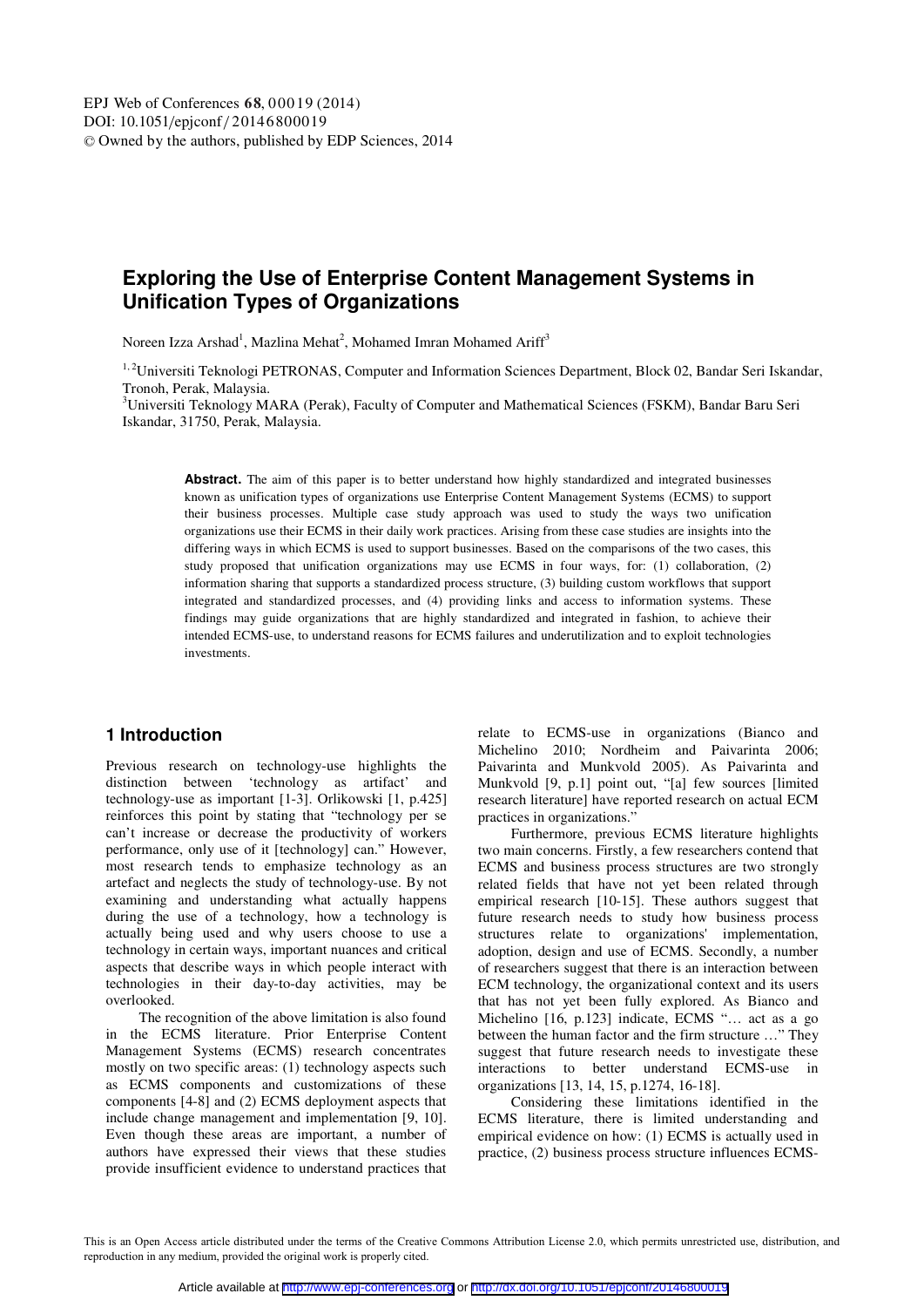use, and (3) the ECMS, the organizational context and users together shape ECMS-use.

Therefore, the main objective of this study is to understand and explain how unified businesses use ECMS to support their business processes and the following research question is addressed: "How do unified organizations use ECMS to support business processes?"

# **2 Background of Study**

ECMS can be considered as a convergence of technologies that supports content management [4, 5, 19- 21]. Dilnutt [5, p. 40] found that vendors generally promote ECM technologies as, "…an integrated set of content, compliance, and collaboration solutions which enable people to collaboratively create, manage, deliver, store and archive information during everyday business operations." Specifically, Dilnutt conducted observations on the commercial ECMS marketplace and found that ECMS may include an integration of technology components that include electronic document management systems, electronic record management systems, workflow management systems, website content management, and others.

Despite the fact that ECMS functionalities is useful to organizations for selecting an ECMS product and compare the functionalities offered by different vendors [8], it is found that there is a lack of understanding as to which categories of functionality is important to support specific organizational goals and business needs (Benevolo and Negri [22]. Similarly, there are other papers which present and describe ECMS functionalities [4, 5, 20, 21, 23-26] and technical aspects of ECMS components [27-29]. These papers are mostly published based on author experience and experimentation with the technology and their observations of the ECMS marketplace. Therefore, there is a lack of systematic and rigorous studies into how organizations actually use the technology supporting work practices and business processes.

As a consequence, this study argues that business and IT managers are left without a clear guidance on which functionalities are needed to support their business operations and work practices, and how can those functionalities be used to support business processes. Specifically, this study intends to highlight that such explanation and understanding is necessary to assist business and IT managers to effectively use ECMS.

This study's perception is in agreement with a few other studies who state that it is the organization's reponsibility to evaluate ECMS functionalities to match them with their business requirements [22]. Vitari et al. [30] claim that choosing suitable ECMS to support organizational needs is a complicated task since there is no framework that guide organizations to evaluate ECM technologies. Similalry, Votsch [31] argues that without a clear guidance about what functionalities needed to suport organizational goals, the solution offered by vendors often fails to match with organizational needs. Consequently, McNabb [32] makes two important suggestions: (1) organizations should adopt ECMS products that align with their corporate goals, and (2) ECM vendors should be evaluated based on the purchaser's long-term strategy.

As a conseqeunce, this study is grounded in the perception that the understanding of the use of ECMS functionalities to support organizational needs and business goals is still one of the rather ambiguous topic in IS field. Therefore, the study on ECMS functionalities and its use to support organizational goals should be given an attention, especially with regard to supporting business processes [13, 14, 33]. This has indeed call for this study to explore what is already known in the ECMS literature that further establishes the need to focus on understanding and explaining how organizations use ECMS to support business processes, as elaborated in the next section.

# **3 Literature Review on ECMS**

Based on the literature review, it becomes apparent that most studies are ECMS design-oriented in nature, thus proposing methods, standards and frameworks for ECMS adoption and implementation [6, 9, 10, 15, 34]. This is in agreement with Vom Brocke et al. [12] and Munkvold et al. [9] who found that most of the early work on ECMS mainly discusses implementation, adoption and customization of these systems. Although these topics are useful, it does not help practitioners to understand the ways in which ECMS can actually be used in a specific organizational context.

However, one exception is a study conducted by Paivarinta and Munkvold [10] that is found to be useful in this regard. In their paper, the authors identify a framework for ECMS implementation and has call for managerial attention. The framework of Paivarinta and Munkvold (2005) explain that the realization of ECMS objectives vary among cases and is seemingly dependent on the business area or domain in which the enterprise is operating. They mention that an ECMS implementation should be aligned with the enterprise model to ensure that *"it can build meaningful information systems to support the operations"* [10, p.5]. The concept of an enterprise model is important as described by Paivarinta and Munkvold [10], because it refers to what needs to be done in an enterprise including the idea of the business, required support operations, who does what and how organizations reach their suppliers and customers.

Similar to Paivarinta and Munkvold [10], a few other researchers also consider that an ECMS implementation has to be aligned with a company's business process structures [12, 13, 18, 21, 35]. The authors contend that when ECMS implementation is aligned with an organization business process structure, ECMS will progressively influence the effect on the overall business performance. For example, ECMS-use can reduce the cost of handling information during business process executions. It is also mentioned that business process executions can be supported by ECMS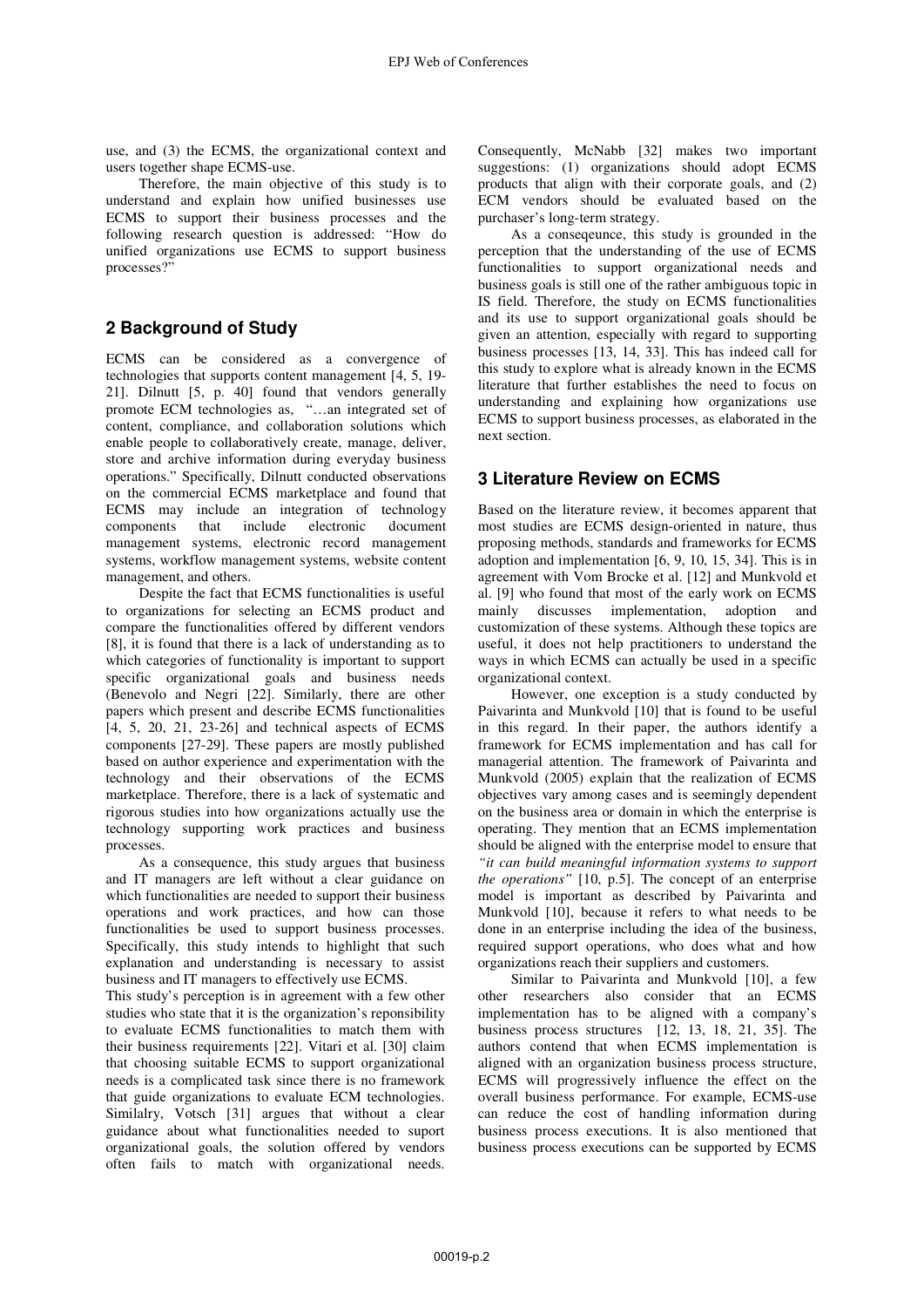thus simplify process flows and may increase organization competitiveness.

Specifically, this study intends to highlight that previous studies suggest that business process structures, also called enterprise model, and ECMS implementation and adoption are two strongly related areas [10, 13, 21].

However, Tyrvainen et al. [14] argue that a gap exists where there is no model of business process structure identified in the ECMS literature that can fully represent all types of organizations. Considering this challenge, this study introduces and uses Ross et al.'s [36] generic business operating model that relates to firms' operations, expressed in terms of business processes, and the use of IT.

Ross et al. [36, p.8-9] describe the business operating model as, *"… the necessary level of business process integration and standardization for delivering goods and services to customers … Integration enables end-to-end processing and single face to the customer, but it forces a common understanding of data across diverse business units. … Process standardization creates efficiencies across business units but limits opportunities to customer services. The operating model involves a commitment to how the company will operate."* 

From this definition, two dimensions are used to classify organizations' business operating model:

- Standardization of business processes: Organizations that are highly standardized tend to have similar key business processes across all business units. On the other hand, companies with low level process standardization have very few identical key business processes.
- Integration of business processes: The level of business process integration is evident from the degree of data sharing across and between business processes and between business units. A high level of integration is indicated by a high degree of such sharing.

The combination of these two dimensions represents a two-dimensional business operating model with four quadrants namely replication, coordination, unification and diversification. However, as mentioned before, this paper only explores the way unification organizations use ECMS to support its business processes. Unification type of business operating model refers to high levels of both integration and standardization of processes. When business units are tightly integrated around a standardized set of processes, organizations benefit from a unification model. Business units typically share transaction data often including customers and suppliers. Unification organizations need enterprise systems reinforcing standard processes and providing global data access.

To find answers to how unification organizations use ECMS to support their business processes, an appropriate research method has been selected as explained in the next section.

### **4 Research Methodology**

In answering the above concerns, a multiple case study approach was chosen for this study as it would be extremely difficult to simulate this type of research in a laboratory environment or through surveys. Multiple case studies also provided the ability to collect rich data and enabled cross-case analysis to be carried out [37, 38]. The ability to conduct a cross-case analysis significantly contributed to a deeper understanding of ECMS-use.

Two unification organizations were selected: (1) a telecommunication company (Telco) and (2) a mobile service provider (Mobile\_Pro). Data collection in Telco was conducted in November 2010 and followed by Mobile\_Pro in November 2011. These organizations were approached through contacts and selective networking based on recommendations from industry partners and colleagues.

Semi-structured and open-ended interviews formed the major data collection instruments for this study. Although an interview protocol was followed, the nature of the interviews allowed re-direction of some questions towards specific issues that arose during the interviews. Interviews were conducted with, and concentrated on, participants who actively used ECMS in their daily work. Participants were asked to describe how they used ECMS to perform particular work processes. Specific questions were also asked about the role of the ECMS in users' work and how it was embedded in the organizational business process flows.

In Telco, eight participants were interviewed and four participants represent Mobile\_Pro. Participants' roles included Chief Information Officer, IT managers, business unit managers, IT officers, engineers and project managers. This combination of different roles allowed the gathering of rich data that represented opinions from<br>different perspectives. Each interview lasted different perspectives. Each interview lasted approximately 60 to 75 minutes. Most interviews were conducted face-to-face requiring the interviewer to visit each case organization. A few interviews were conducted in locations other than the organization, which were more convenient to participants.

Although interviews were the major source of information for this research, they by no means gave the full picture of the real state of affairs. Therefore, interviews were followed by observations. In addition to interviews and observations, the researcher conducted discussions with a few participants about the ECMS as a technology artefact (i.e. organizational websites, the organization chart and article about the ECMS which had been published online) in each organization. Observations and discussions were considered as providing a reality check on what had been reported in the interviews. The use of these research methods allow the researchers to capture useful insights which is presented in the next section. However, it is important to note that using other research approaches to gather data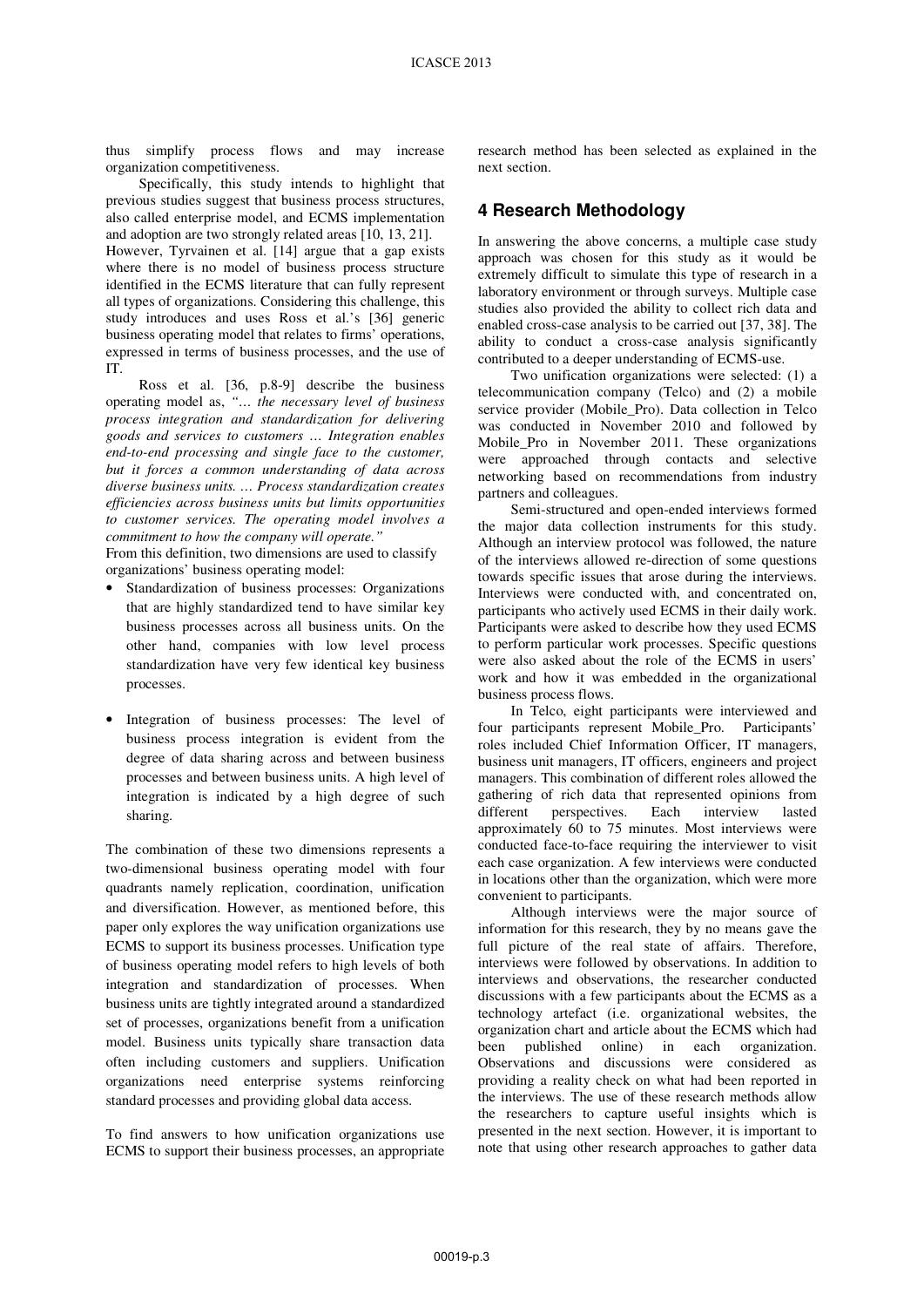may bring other insights which may or may not appear from this research work.

### **5 Results and Discussions**

This section is structured as follows. Firstly, the Mobile\_Pro case is presented in Section 5.1 which is followed by the Telco case in Section 5.2. At the beginning of each case, the organization is briefly introduced. Following this, the ways in which the organization satisfied the characteristics of a unification operating model are explained. Next, a brief description about ECMS planning and implementation within the organization is given. Subsequently, the results of the way ECMS is used in the organization are presented. At the end of this section, these two cases are brought together in a cross-case analysis to better understand and explain how unification organizations can use ECMS to support their business processes.

### **5.1. The Mobile\_Pro Case**

Mobile\_Pro is a Malaysian-based mobile communications organization founded in 1995. The headquarters is located in Shah Alam, Selangor. At the time of conducting the interviews, Mobile\_Pro had more than 2,000 employees. In 2006, it was reported that Mobile\_Pro's revenue was approximately MYR 806 million. This organization was one of the first in Malaysia to launch and operate digital cellular networks, followed by GPRS and later EDGE, 3G and more new technologies (i.e. LTE-equipped networks).

Mobile\_Pro satisfied the criteria of a unification organization when measured using the criteria outlined by Ross et al. (2006) because the organization's business processes are highly integrated and highly standardized across business units. The organization's specialized business units (e.g. technology, business and marketing, networking and risk management) are tightly integrated (or interdependent) around standard sets of processes. The standard sets of processes include standardized global tendering processes, standard purchasing processes.

### .1.1 Background on Mobile\_Pro's ECMS 5

Before the ECMS was introduced, employees used emails to share project documents, reports and network designs among units. They reported that it was not easy to use emails to share project documents because it was difficult to determine who had modified which documents. One of the engineers indicated that: "when there were too many emails with attachments being passed around, you lost track and I often got confused and ended up not knowing which was the latest one."

In addition to using emails, employees used communication tools to collaborate between business units. They used communication facilities such as instant messaging, discussion forums and chat rooms. However, management realized that they failed to capture the discussions or communication threads written in these

online forums and instant messages. Consequently, when an engineer left the organization, there was no way they could capture his or her experiences, ideas and knowledge.

Due to these reasons, management realized the need to have a better technology to share information and to collaborate among units. Thus, in 2009, they decided to invest in ECM technologies. One of the project managers<br>explained that Mobile Pro's initial ECMS explained that Mobile Pro's implementation goals were to: (1) support collaboration and sharing of project documents among business units, (2) allow project monitoring, (3) reduce the size of emails and (4) support inter-unit communication.

Eventually, the use of the ECMS grew and project teams started using these technologies to integrate and standardize some of their work processes including the approval and monitoring processes. However, it was highlighted that not all work processes were facilitated by their ECMS. Management had decided to continue using their existing Oracle enterprise systems to handle the finance and human resources processes, as an engineer confirmed: "… but invoicing, that's handled by the finance unit, we don't have that information in SharePoint [the ECMS]. It's handled by our Oracle enterprise systems ... we don't plan to demolish any of these [enterprise] systems." Management did not see the need to replace its organizational enterprise systems (i.e. enterprise Oracle finance and HR systems) with the ECMS. Consequently, the ECMS was only used to facilitate some processes which had previously been handled manually, as listed below:

- 1. Mobile\_Pro project team members used the ECMS to jointly prepare project documents (e.g. site survey reports, procurement lists) between units.
- 2. Mobile\_Pro project managers used the ECMS for (1) reviewing and approving project documents (e.g., reports, risk issue register) and (2) monitoring progress among units.
- 3. Mobile\_Pro engineers used the ECMS as a single point of reference through which to access standard operating procedures (e.g. risk mitigation guidelines).

Based on the data analyzed, it emerged that Mobile\_Pro used ECMS for: (1) collaboration, (2) building custom workflows that supported integrated and standardized processes, and (3) information sharing that supported a standardized process structure, as described below:

### **1. Collaboration**

Mobile\_Pro used its ECMS to support collaboration among its specialized business units. In this organization, the need to use ECMS was indeed crucial because business units had to jointly prepare project documents such as site survey reports, risk registers and project portfolios. Business units were located in different buildings and to meet face-to-face regularly was difficult. Therefore, the ECMS became a medium for collaboration and was used as a point for updating documents, to alert others with new updates and as a document repository. Any latest documents and reports were updated in the ECMS repository for reference by business units, management and project stakeholders (i.e. project owner and project sponsor).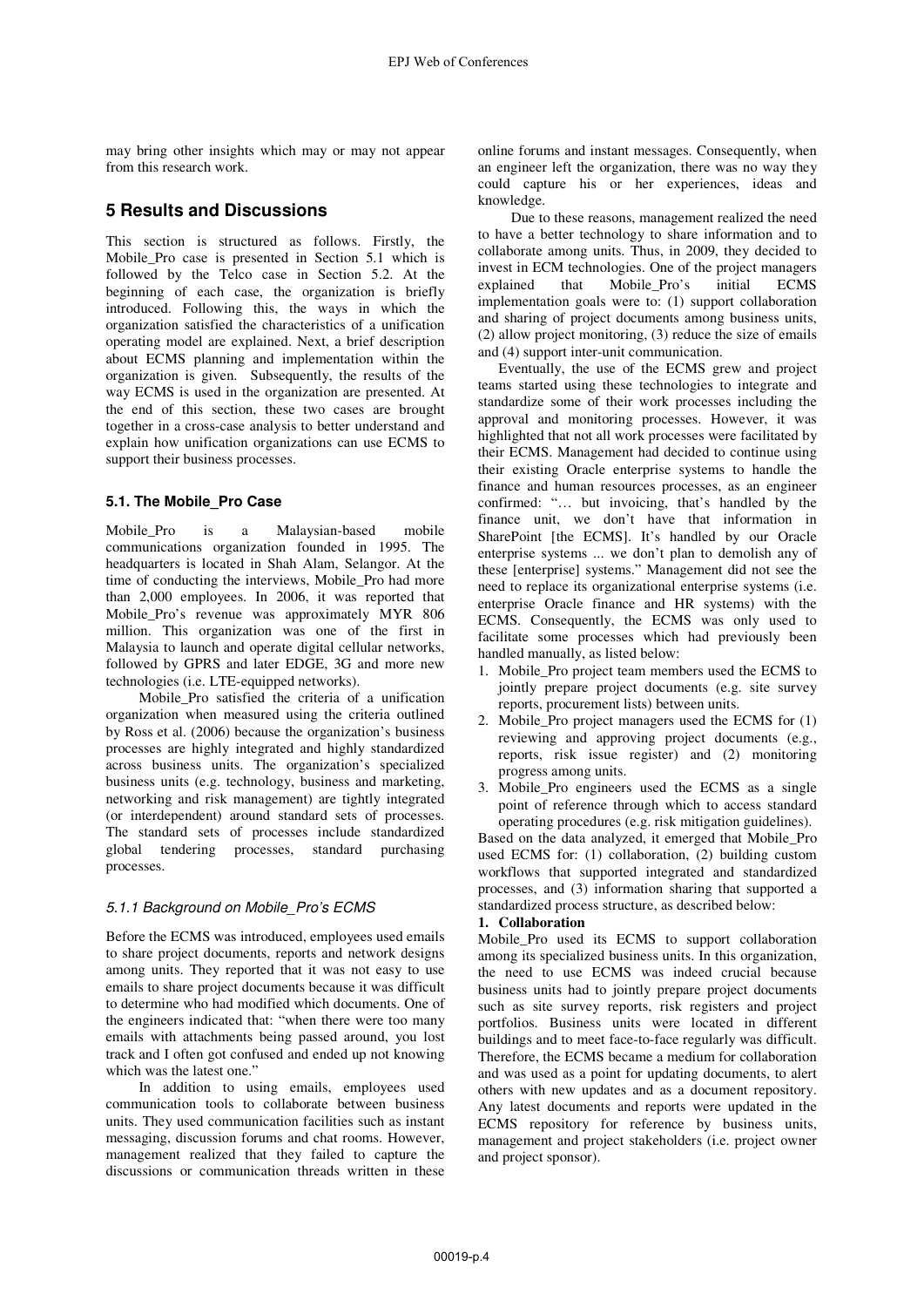#### **2. Custom workflows that support integrated and standardized processes**

Mobile\_Pro also used their ECMS to support its integrated and standardized processes in two ways. Firstly, ECMS workflows were used to handle the movements of documents from one approver to another following the sequence of approvers. Secondly, ECMS workflows were used to facilitate document review and project monitoring processes among business units. By using ECMS workflows to facilitate these processes (i.e. approval, review and monitoring processes) allowed process standardization to be achieved across all business units thus supporting Mobile\_Pro's standardized process structure.

### **3. Information sharing that supports a standardized process structure**

Finally, it was found that Mobile\_Pro used their ECMS for information sharing. In this case, the ECMS was used as a single point of reference for employees to access standard operating procedures. This included standard procedures such as the network design guidelines and risk mitigation operation manuals. ECMS-use for this purpose has, in fact, enabled employees to easily and efficiently retrieve standard procedures, and prevented situations in which employees referred to outdated procedures.

### **5.2. The Telco Case**

Telco is a large Malaysian telecommunications organization with more than 25,000 employees. The organization was established in 1984 and had revenue of approximately MYR 17 billion at the time when interviews were conducted. Telco offers communication services and solutions including internet and multimedia, data and fixed-line services. Telco also offers products including broadband packages, Unifi broadband and wireless phone to businesses and homes. Fixed line infrastructures are also provided to local service providers by this organization.

Telco is comprised of many business units that include sales, product, finance, procurement, marketing, IT and network, and business strategy. These business units collaborate and serve various key customers that include government sectors, wholesale enterprises, global companies, small to medium enterprises and home consumers. Furthermore, business processes were highly integrated and standardized across these units, which confirmed the criterion of a unification operating model.

### 5.2.1 Background on Telco's ECMS

Telco has a great number of systems, databases and portals. Some were centralized enterprise systems and others were business units' IT applications that were built for various needs. The centralized enterprise systems included the SAP financial and human resources systems, as the IT manager explained: *"[w]e have an overtime system, claim system and leave application system running on SAP." The IT manager then gave an example of a unit's IT applications: "the IT and network unit has a helpdesk system to handle IT requests. So users can*  *lodge reports about problems related to hardware, software, the network, telephone, and intranet and internet services through that system."*

Having distinct types of systems which were not capable of communicating with one another frustrated many staff. The IT manager admitted that many staff were having problems in finding the right system to use: *"[m]any staff are unhappy about it [having too many IT applications] and they complain that it's confusing and they don't know which is which [what the system is doing*." Due to this reason, many systems were only utilized by a small number of people while some were abandoned.

Although having distinct systems created many problems for Telco, the IT manager indicated that it was impossible to demolish the existing systems and replace them with an integrated IT system that could handle organizational and units' processes. The IT manager indicated that management was unwilling to spend the cost of replacing the current systems with an integrated system.

Due to the above mentioned reasons, management had instructed the IT manager to consolidate the various systems in a 'one-stop centre'. The 'one-stop centre' was to provide links to all systems (i.e. organizational, unit systems) and to include descriptions about each system.

Finally, the IT manager had chosen ECM technologies to gather and provide links to all Telco systems, as explained below.

### **1. Provide access/links to information systems**

Telco used their ECMS as a 'gateway' to access links to enterprise and units' applications, portals and databases. In this case, the organization had bureaucratic structures and therefore management was in control of the IT and business applications. Management had introduced many business applications to support the organization's processes. For this reason, the ECMS was used as a gateway that provided links and access to these business applications and systems.

It appears that in Telco, ECMS-use was limited with the technology only used as a point of reference where all organizational and unit systems, portals and databases were listed and accessible. Besides using the ECMS to access systems and databases, users had no idea how they could use the ECMS for any other purposes. They were not keen to explore and experiment with the technology and considered the technology as not important and contributing very little value to their work. This could be attributed to the fact that they were instructed by management to use other enterprise systems (e.g. Oracle and SAP) to facilitate business processes thus using the ECMS was deemed as being less important.

From the analysis of these two cases (i.e. Mobile\_Pro and Telco), it was evident that, despite the fact that unification organizations could use their ECMS to support their standardized and integrated processes, some unification organizations preferred not to embed their business processes in ECMS workflows as was seen in the Telco case.

Therefore, based on the cross-case analysis, this study has reason to believe that unification organizations may use ECMS for: (1) collaboration, (2) building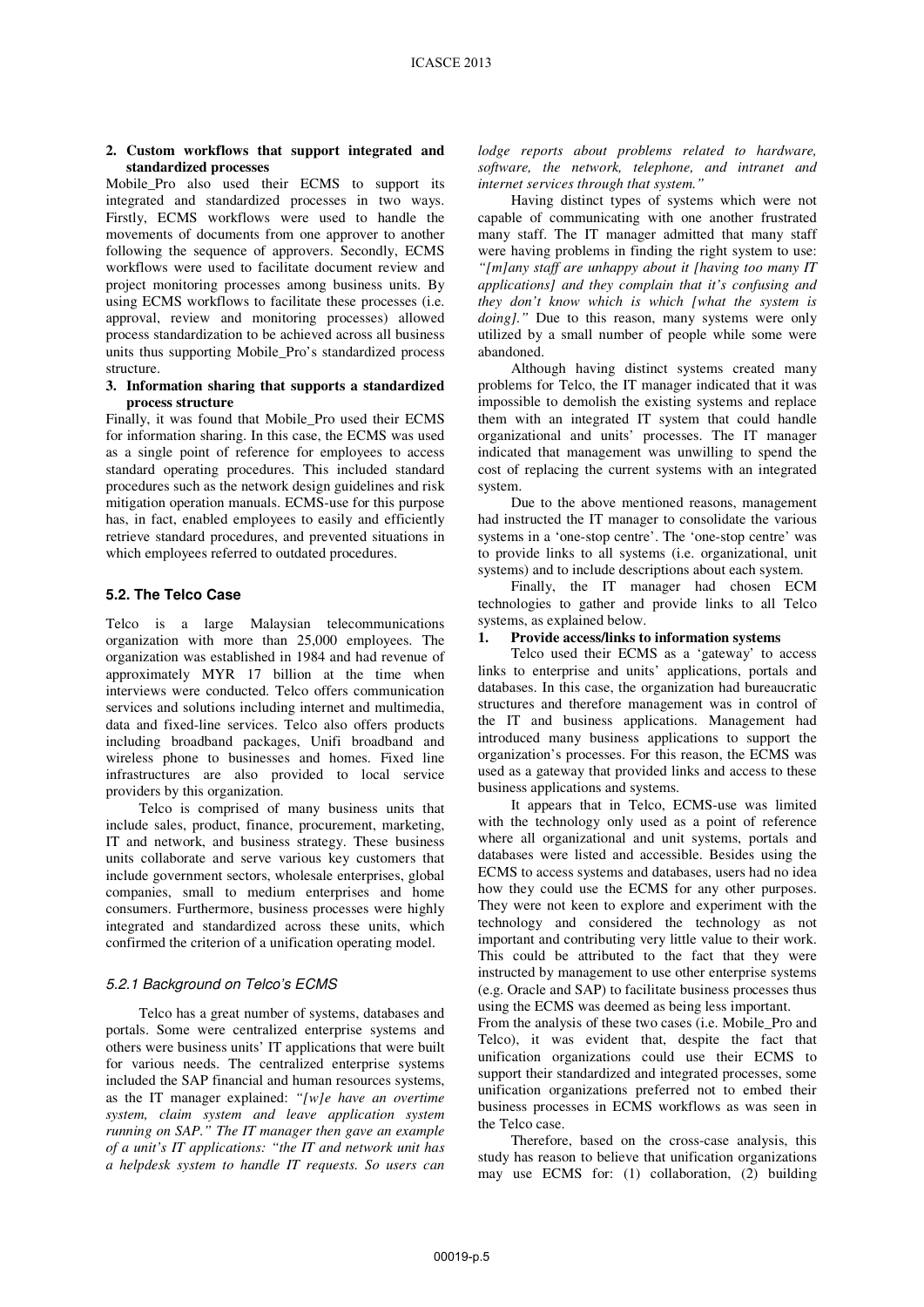custom workflows that support integrated and standardized processes, (3) information sharing that supports a standardized process structure, and (4) providing access and links to organizational and units'

applications, databases and portals. The ways in which unification organizations could use ECMS are proposed in Table 1.

#### **Table 1:** Proposed Types of ECMS-use for Unification Organizations

| Proposed types of<br><b>ECMS-use</b>                                                                               | <b>Descriptions</b>                                                                                                                                                                                                                                                                                                                                                                                                                                                                                                                                                                                                                                                                                                                                                                                                                                                                                                                                                             |
|--------------------------------------------------------------------------------------------------------------------|---------------------------------------------------------------------------------------------------------------------------------------------------------------------------------------------------------------------------------------------------------------------------------------------------------------------------------------------------------------------------------------------------------------------------------------------------------------------------------------------------------------------------------------------------------------------------------------------------------------------------------------------------------------------------------------------------------------------------------------------------------------------------------------------------------------------------------------------------------------------------------------------------------------------------------------------------------------------------------|
| <b>ECMS-use for</b><br>collaboration                                                                               | Unification organizations may use ECMS to support collaboration among specialized business units. Using<br>ECMS for this purpose would benefit organizations that have strong collaborative and integrated process<br>structures. An organization's ECMS could be a medium that enables specialized business units to<br>exchange documents, jointly prepare a report, communicate and monitor each other's progress.<br>From this mode of ECMS-use, organizations could expect business units to enjoy better ways in which to<br>collaborate, share and exchange documents, to jointly prepare reports and to communicate. Therefore,<br>organizations could anticipate reinforcement of their collaborative and integrated process structures.                                                                                                                                                                                                                               |
| <b>ECMS-use for</b><br>information<br>sharing that<br>supports a<br>standardized<br>process<br>structure           | Unification organizations may use ECMS for information sharing that, to some extent, supports the<br>organization's standardized process structure. For example, organizations may use this technology to share<br>standard operating procedures, manuals and guidelines.<br>From this mode of ECMS-use, organizations could expect to enjoy better ways in which to retrieve<br>updated standard procedures, thus situations in which outdated procedures had been referred to could be<br>prevented.                                                                                                                                                                                                                                                                                                                                                                                                                                                                          |
| <b>ECMS-use for</b><br>building custom<br>workflows that<br>support<br>integrated and<br>standardized<br>processes | Thirdly, as shown in the last row of Table 6.4, unification organizations may use ECMS to support their<br>integrated and standardized processes. For example, ECMS custom workflows could facilitate the approval<br>processes such as handling the movements of documents from one approver to another and from one<br>business unit to another.<br>Through the use of ECMS custom workflows, organizations could expect to improve their efficiency in<br>handling integrated and standardized processes. For example, ECMS workflows could efficiently handle<br>standardized processes thus process standardization would be achieved across business units (or<br>organization-wide).                                                                                                                                                                                                                                                                                     |
| <b>ECMS-use to</b><br>provide links<br>and access to<br>information<br>systems                                     | Unification organizations may choose not to use ECMS to support any of their business processes. This<br>type of ECMS-use may be useful to organizations that already have stable enterprise systems and global<br>applications supporting their integrated and standardized processes and prefer not to redundantly use<br>ECMS to support processes. ECMS could be a point of reference where all organizational and unit<br>systems, portals and databases are listed, described (i.e. the system's purpose, who can use it and the steps<br>to use it) and linked.<br>Despite the fact that this type of ECMS-use brings very limited or almost no contribution to organizational<br>processes, it would benefit organizations that plan to maintain their legacy and heterogeneous information<br>systems at the organizational and unit levels. This type of ECMS-use could help users to easily locate and<br>access the right application to perform a particular task. |

# **6 Conclusions**

This paper has presented the analysis results and empirical evidence that explained the ways in which unification organizations used ECMS to support their integrated and standardized processes. One of the cases (i.e. Mobile\_Pro) illustrated that ECMS workflows were customized and used to support unification organizations' integrated and standardized processes. In the same case, it appeared that the organization also used ECMS for collaboration and information sharing. In the other case (i.e. Telco), the unification organization preferred to not tie its business processes to the ECMS but chose to limit its use to serving as a 'gateway' that provided links and access to other business applications and systems.

Therefore, this study proposed four types of ECMS-use to unification organizations (as explained in Table 1), ECMS-use for: (1) collaboration, (2) information sharing that supports a standardized process structure, (3) building custom workflows that support integrated and standardized processes, and (4) providing links and access to information systems.

This research work concludes that, as with other enterprise-wide information systems, ECMS-use needs to be aligned with and support the organization's business process strategy to ensure effective use of this technology. It is with this focus in mind that this work informs both researchers and practitioners about ways they can use ECMS.

However, it is important to note that this paper has concentrated on ECMS-use that occurred in unification organizations. The use of ECMS in other types of organizations (i.e. replication, coordination and diversification) has been presented and published elsewhere.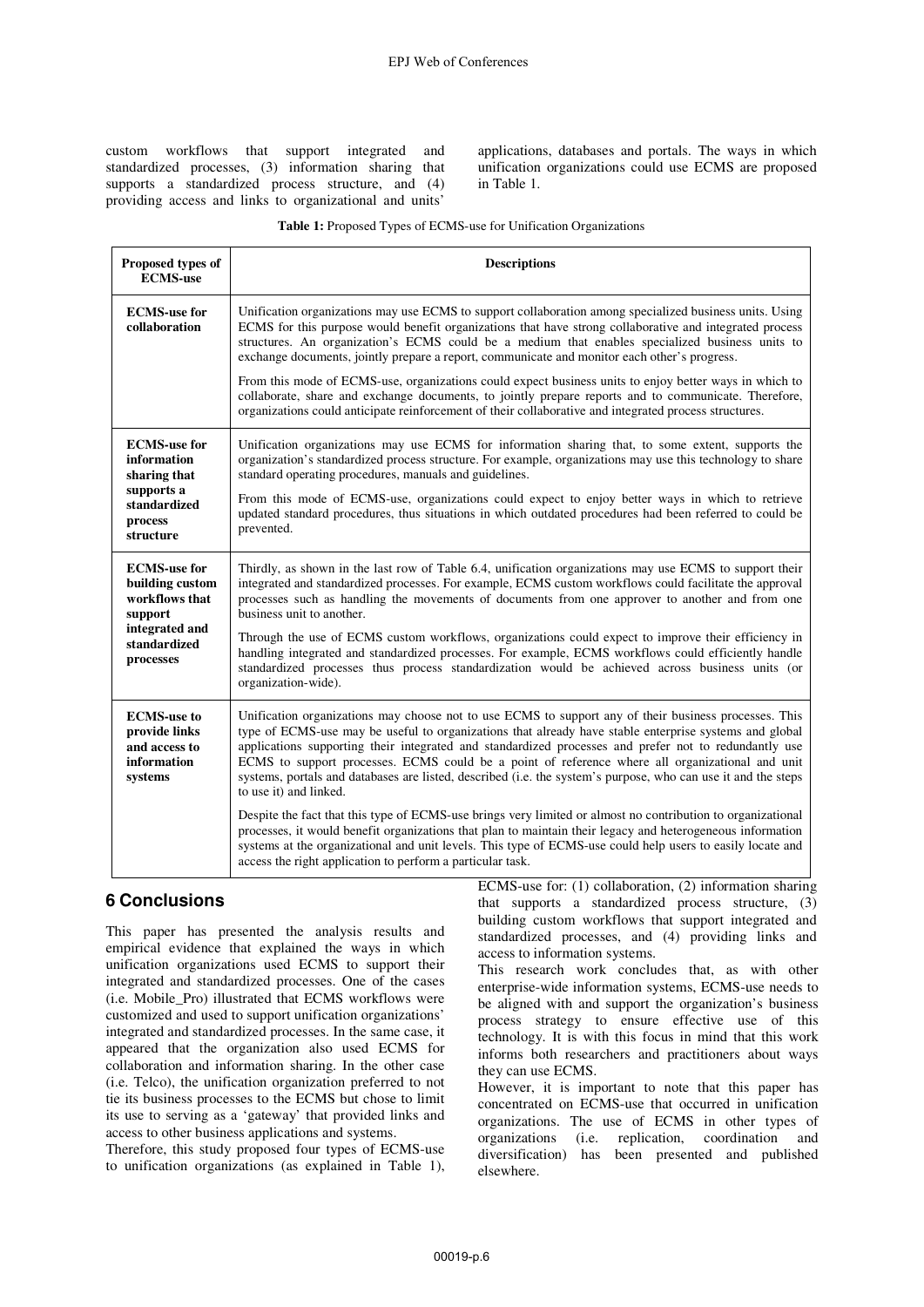# **References**

- [1] W. J. Orlikowski, "Using Technology and Constituting Structures: A Practice Lens for Studying Technology in Organizations," *Organization Science,* vol. 11, pp. 404-428, 2000.
- [2] H. Bouwman, B. V. D. Hooff, L. V. D. Wijngaert, and J. V. Dijk, *Information and Communication Technology in Organizations : Adoption, Implementation, Use and Effects*. Great Britain: Sage Publications, 2005.
- [3] M.-C. Boudreau and D. Robey, "Enacting Integrated Information Technology: A Human Agency Perspective," *Organization Science,* vol. 16, pp. 3-18, 2005.
- [4] R. Dilnutt, "Enterprise Content Management: Supporting Knowledge Management Capability," *International Journal of Knowledge, Culture and Change Management,*  vol. 5, pp. 73-84, 2006.
- [5] R. Dilnutt, "Surviving the Information Explosion " *IEE Engineering Management,* vol. 16, pp. 39-41, March 2006.
- [6] H. A. Smith and J. D. McKeen, "Developments in Practice VIII: Enterprise Management," *The Communications of the Association for Information Systems,* vol. 11, pp. 647-659, 2003.
- [7] S. Nordheim and T. Paivarinta, "Customization of Enterprise Content Management Systems: An Exploratory Case Study," in *37th Annual Hawaii International Conference on System Sciences*  Waikoloa, Hawaii, 2004.
- [8] K. R. Grahlmann, R. W. Helms, C. Hilhorst, S. Brinkkemper, and S. V. Amerongen, "Reviewing Enterprise Content Management: A Functional Framework," *European Journal of Information Systems,* vol. 21, pp. 268-286, 2012.
- [9] B. E. Munkvold, T. Paivarinta, A. K. Hodne, and E. Stangeland, "Contemporary Issues of Enterprise Content Management," *Scandinavian Journal of Information Systems,* vol. 18, pp. 69- 100, 2006.
- [10] T. Paivarinta and B. E. Munkvold, "Enterprise Content Management: An Integrated Perspective on Information Management," in *38th Annual Hawaii International Conference on System Sciences*, Waikoloa, Hawaii, 2005.
- [11] J. Vom Brocke, A. Simons, and A. Cleven, "A Business Process Perspective on Enterprise Content Management: Towards a Framework for Organisational Change," in *16th European Conference on Information Systems*, Galway, Ireland, 2008, pp. 1680-1691.
- [12] J. Vom Brocke, R. Derungs, A. Herbst, S. Novotny, and A. Simons, "The Drivers Behind Enterprise Content Management: A Process-

Oriented Perspective," in *19th European Conference on Information Systems* Helsinki, Finland, 2011.

- [13] J. Vom Brocke, A. Simons, and A. Cleven, "Towards a Business Process-Oriented Approach to Enterprise Content Management (ECM): The ECM-Blueprinting Framework," *Information Systems and E-Business Management,* vol. 9, pp. 475-498, 2010.
- [14] P. Tyrvainen, T. Paivarinta, A. Salminen, and J. Iivari, "Characterizing the Evolving Research on Enterprise Content Management," *European Journal of Information Systems,* vol. 15, pp. 627-634, December 2006.
- [15] R. O'Callaghan and M. Smits, "A Strategy Development Process for Enterprise Content Management," in *13th European Conference on Information Systems*, Regensburg, Germany, 2005.
- [16] F. Bianco and F. Michelino, "The Role of Content Management Systems in Publishing Firms," *International Journal of Information Management,* vol. 30, pp. 117-124, April 2010.
- [17] B. T. Blair, "An Enterprise Content Management Primer," *Information Management Journal,* vol. 38, pp. 64-66, October 2004.
- [18] J. Vom Brocke, S. Seidel, and A. Simons, "Bridging the Gap Between Enterprise Content Management and Creativity: A Research Framework," in *43rd Hawaii International Conference on System Sciences* Honolulu, Hawaii, USA, 2010, pp. 229-238.
- [19] S. Mescan, "Why Content Management Should Be Part of Every Organization's Global Strategy," *Information Management Journal,*  vol. 38, pp. 54-57, August 2004.
- [20] R. Perry and R. Lancaster, "Enterprise Content Management: Expected Revolution or Vendor Positioning," The Yankee Group, Boston 2002.
- [21] J. A. Reimer, "Enterprise Content Management," *Datenbanken Spektrum,* vol. 2, pp. 17-35, 2002.
- [22] C. Benevolo and S. Negri, "Evaluation of Content Management Systems (CMS): A Supply Analysis," *Electronic Journal of Information Systems Evaluation,* vol. 10, pp. 9-21, 2007.
- [23] B. Boiko, *Content Management Bible*, 2nd ed. Indianapolis, Indiana, USA: Wiley Publishing, Inc., 2005.
- [24] M. Pérez-Montoro, "Theoretical Perspectives on Content Management," in *Content Management for E-Learning*, N. F. Ferrer and J. M. Alfonso, Eds. New York: Springer, 2011, pp. 3-26.
- [25] T. Kunkelmann and R. Brunelli, "Advanced Indexing and Retrieval in Present-day Content Management Systems," in *28th Euromicro Conference*, Dortmund, 2002, pp. 130-137.
- [26] J. D. Bridges, "Taking ECM From Concept to Reality," *Information Management Journal,* vol. 41, pp. 30-39, 2007.
- [27] D. K. Chiu, P. C. Hung, and K. Kwok, "Engineering Financial Enterprise Content Management Services: Integration and Control,"